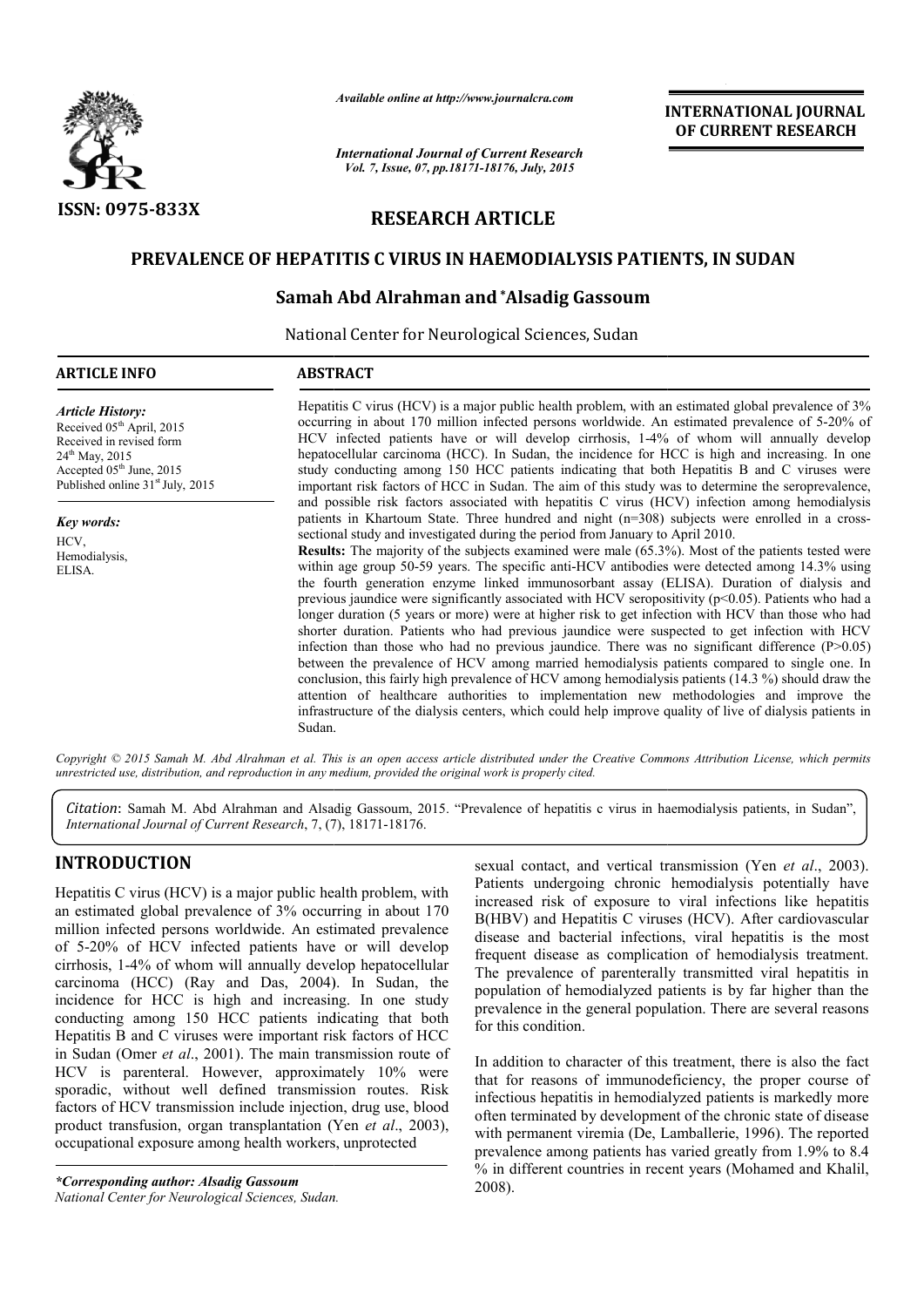## MATERIALS AND METHODS

This is across sectional hospital based study that had been conducted in Khartoum Teaching hospital and Ibn Sina Specialized Hospital, renal dialysis unites. This study was carried out on Sudanese patients on regular hemodialysis in the above mentioned hospitals. During the period January to April 2010. All patients attending the above mentioned Hospital to hemodialysis, during study period were included. Approval was obtained from the college of graduate studies Sudan University of science and Technology. Permission was obtained from dialysis center administration in each of the 2 centers that were included in this study.

#### Sample collection

Under strict sterile conditions, 5ml of whole venous blood were obtained from the patients on regular hemodialysis. The specimens were collected in sterile plain containers. Serum was separated by centrifugation at 2000 rpm for 5 minutes and then stored at-4ºC until tested.

#### Laboratory test

Fourth generation ELISA was used to detect HCV antibodies according to the manufacture's guidelines.

#### Procedure

The following techniques were used according to the instruction of the manufacture. The rest reagents were brought to room temperature before being tested. The micro wellholder was taken with the required number of micro wells and the first well was let for the operation blanking.200µl of negative control was dispensed in 3 wells, and 200µl of positive control was dispensed in 2 wells. Aliquot of 200µl of sample diluents (DILSPE) was added to all the samples wells, and then 10µl of sample was added in each well. Aliquot of 50µl of assay diluents (DILAS) was dispensed into all the control and sample wells. The color changed from green to dark blue. The wells were sealed with adhesive sealing foil, and incubated at 37º C for 45 minutes. The wells were then washed 5 times then 100µl of enzyme conjugate was added into each well, except the blanking well. All the wells were covered with the sealer, and incubated at 37 ºC for 45 minutes. The wells were washed 5 times, 100 µl of chromogen substrate mixture was added into each well, then incubated at room temperature (18-24ºC) for 15 minutes. Aliquot of 100µl of sulfuric acid stopped solution was added in to all wells turned the positive control and positive samples into yellow color. Finally, the optical density (OD) of color (intensity of color) was measured at 450 nm with microplate reader.

#### Interpretation of results

The testes results were calculated by means of cut-off value determined with the following formula:

Cut-off OD mean's of negative controls+ 0.350. Cut off=  $(0.045+0.090+0.065)/3+0.35=0.416$ .

Test results are interpreted as ratio of the sample's OD and the cut-off value as the following:

< 0.0416 sample in non-reactive (negative). >0.416 sample is reactive (positive).

# Data analysis and presentation

The data was analyzed using statistical package for social sciences (SPSS) software program. Significance of the testing of difference between proportions were conducted using the Chi-square test, adjusted by person's or Fishers exact test, depending on the number of observations, with a value corresponding to  $p<0.05$  for significance unless otherwise stated.

### RESULTS

In the present study, most of the hemodialysis patients tested, were within the age group 50-59 years (21.8%), followed by 30-39 years (21.4 %), 40-49 years (19.2 %), 70 years (13 %), and  $\leq$ 30 years (10.4%) (Table 1). The results of age in group was presented in Table (2). The analyzed data of positivity of HCV of hemodialysis patients was displayed in Table (3). In this study 75% of single patients were positive to HCV Table (4). The duration of hemodialysis was displayed in Table (5). The results of gender, marital status and center of hemodialysis and HCV positivity were displayed in Figure (1, 2, 3, and 4).

Table 1. Shows, distribution of hemodialysis patients according to age

| Age groups(Years) | Frequency | Percentage |
|-------------------|-----------|------------|
| $\leq$ 30 years   | 32        | 10.4       |
| $30-39$ years     | 66        | 21.4       |
| $40-49$ years     | 59        | 19.2       |
| $50-59$ years     | 67        | 21.8       |
| 60-69 years       | 44        | 14.3       |
| 70 years or more  | 40        | 13         |
| Total             | 308       | 100        |

|  | Table 2. Shows age in group of hemodialysis patients and $\rm{HCV}$ |  |  |
|--|---------------------------------------------------------------------|--|--|
|  |                                                                     |  |  |

|                  | <b>HCV</b> Positive |               |  |
|------------------|---------------------|---------------|--|
| Age group        | Frequency           | $\frac{0}{0}$ |  |
| $\leq$ 30 years  |                     | 11.4%         |  |
| 30-39 years      | 6                   | 13.6%         |  |
| $40-49$ years    | 11                  | 25%           |  |
| $50-59$ years    | 10                  | 23%           |  |
| $60-69$ years    | 8                   | 18.%          |  |
| 70 years or more | 4                   | 9%            |  |
| Total            | 44                  | 100%          |  |

Table 3. Shows positivity of HCV among males and females

|         | <b>HCV</b> Positive |    |  |
|---------|---------------------|----|--|
| Sex     | Frequency           | 70 |  |
| Males   | 33                  |    |  |
| Females |                     | 25 |  |
| Total   |                     | 00 |  |

Table 4. Shows the effect of marital status of hemodialysis on infection with HCV

|                |           | <b>HCV</b> Positive |
|----------------|-----------|---------------------|
| Marital status | Frequency | $\%$                |
| Single         | 33        | 75%                 |
| Married        | 11        | 25%                 |
| Total          | 44        | 100%                |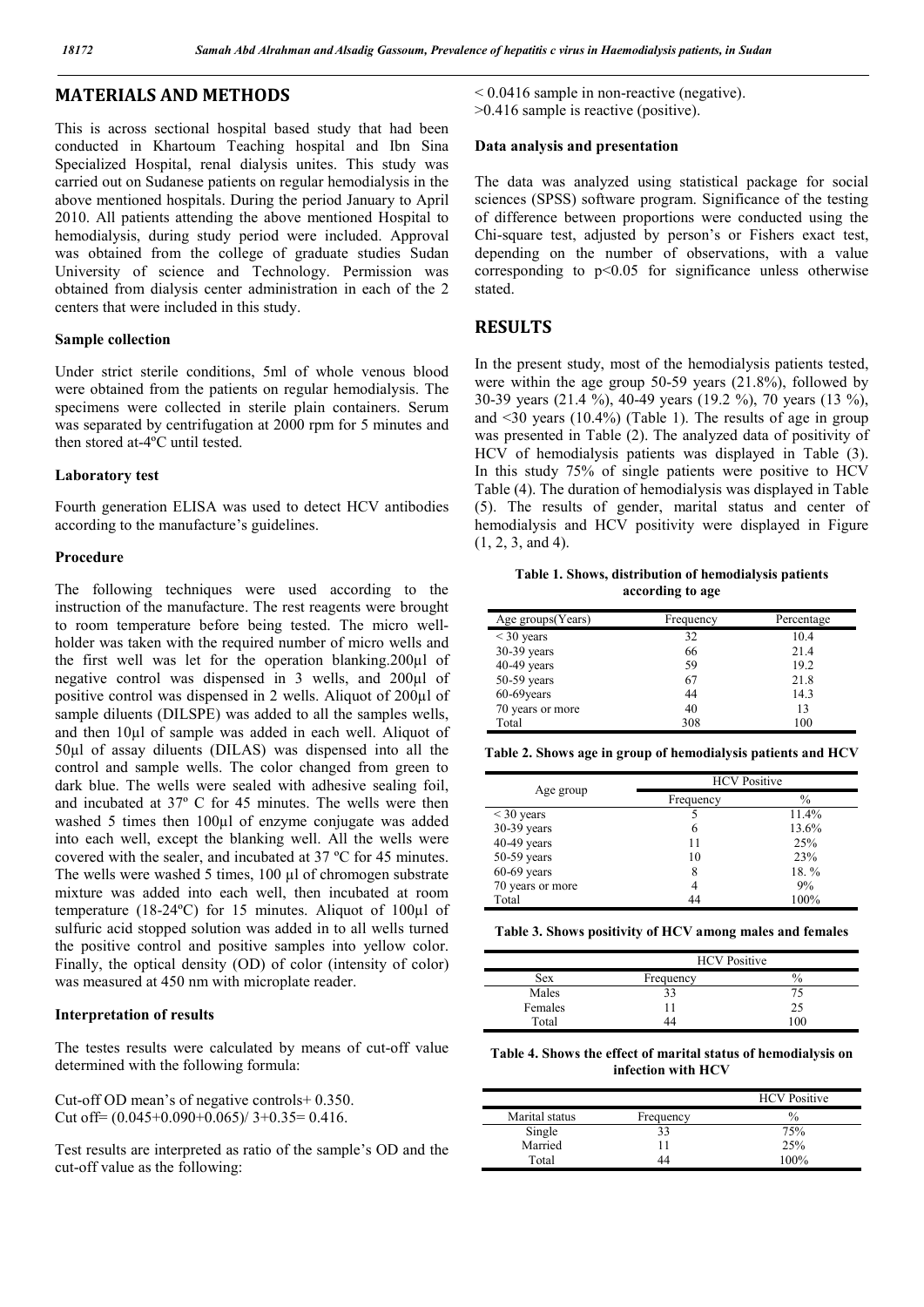### Table 5. Shows the duration of hemodialysis and HCV

|                          | <b>HCV</b> Positive |               |  |
|--------------------------|---------------------|---------------|--|
| Duration of hemodialysis | Frequency           | $\frac{0}{0}$ |  |
| $\leq$ 5 years           |                     | 52.2          |  |
| 5 years or more          |                     | 47 8          |  |
| Total                    |                     | 00            |  |

This study determined the seroprevalence of HCV among hemodialysis patients, and assessed the possible risk factors associated with HCV infection among them. In this study the prevalence of HCV among hemodialysis patients was 14.3%; which was less than finding previously reported in Sudan in 1994 by Suliman *et al*. (1995) 34.9 %, and in 2007 by EL-Amin *et al*. (2007) 23.7 %.





Figure 1. The majority of hemodialysis patients were males (65.3 %), and females were (34.7%)

Figure 2. Demonstrates that the married hemodialysis patients comprised 81.5 %, and the single ones were 18.5%

# **DISCUSSION**

Hemodialysis in end-stage renal failure patients is a life-saving procedure. However, patients undergoing chronic hemodialysis potentially have increased risk of exposure to HCV infection. It was also less than those reported by Daw *et al*. (2002) in Libya 20.5 %. Diouf *et al.* (2000) in Senegal. Also this finding was low compared to those obtained by Masconi *et al.* (1992) in Spain. However, HCV prevalence obtained in this study was similar to that reported by Huraib *et al*. (1995) in Suadi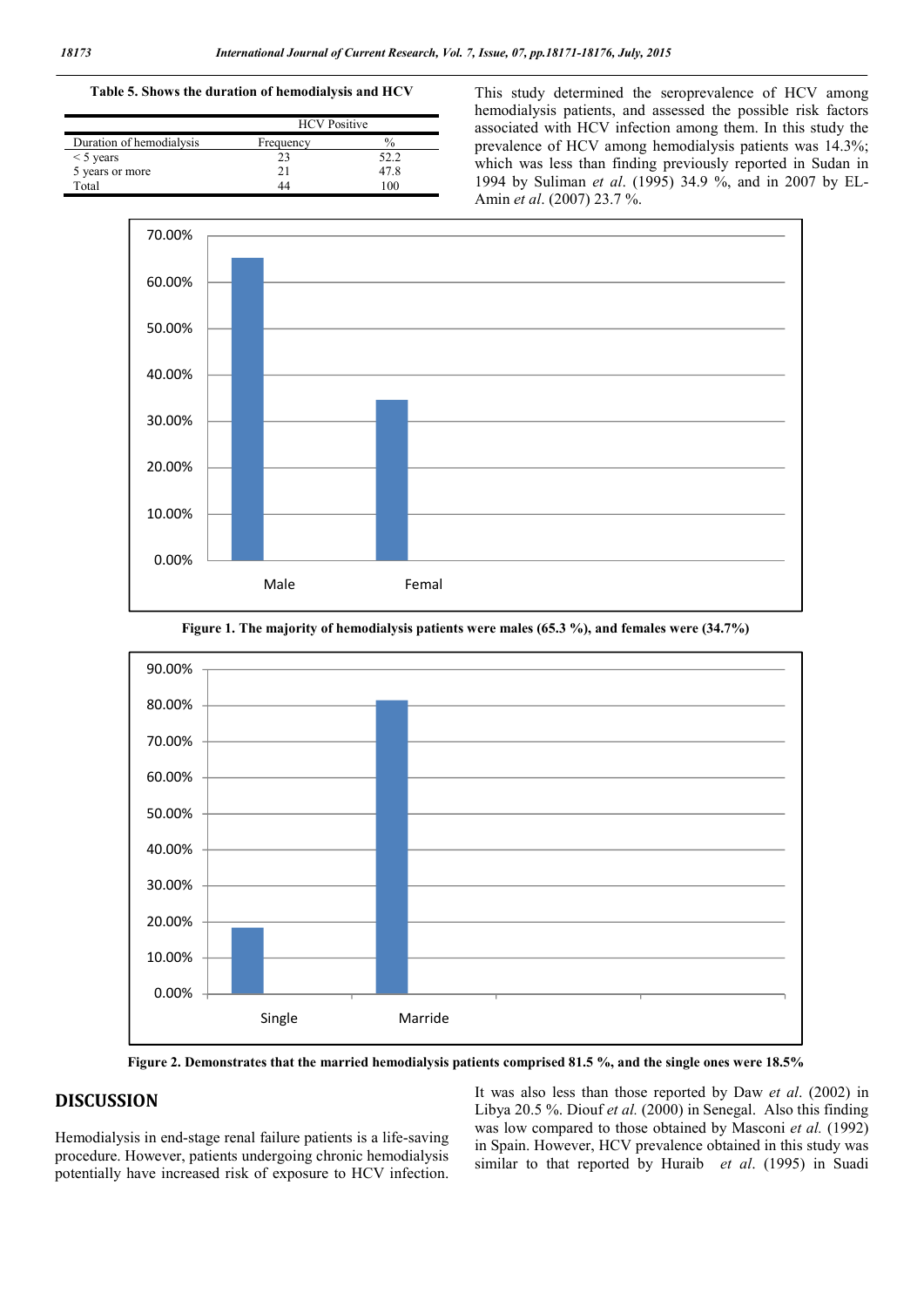Arabia. The reasons for these considerable differences in HCV seroprevalence are poorly understood. Disparities in ethnic background, gender, prevalence of HCV-sub types, hemodialysis duration, difference in magnitude of prevention measures applied, extent of immunological derangement in population, and difference in sample size and techniques used in each separate study, are all possible factors.

However, Al-Shohaib *et al*. (2003) in Saudi Arabia reported male sex to be associated with HCV seropositivity. Concerning the marital status of the patients, the analyzed data exhibited that there was no significant relationship between HCV and marital status. Somi, Etemadi (2002) in Iran found significant association between HCV seropositivity and marital status of hemodialysis patients.



Figure 3. Shows patients and hemodialysis centers



Figure 4. Shows detection of Anti-HCV antibodies among hemodialysis patients

With regard to the effect of age on infection with HCV, EL-Amin *et al*. (2007), and Saxena *et al*. (2004) reported that HCV older age assassinated with HCV seropositivity. In contrast, Kalantar *et al*. (2007) reported that HCV seropositivity among hemodialysis patients was associated with younger age. Surprisingly, this study did not observe significant relationship (P>0.05) between HCV seropositivity and patients ages. Gender of patients was not associated with HCV seropositivity among hemodialysis patients in this study. This was in agreement with Bdour *et al*. (2000) in Jourdan.

The finding of this study revealed that longer duration of dialysis (5 years or more) was a significant risk factor associated with HCV seropositivity (P=0.000). This finding was in conformance with that reported by Saad *et al*. (1995) in Saudi Arabia have reported in which they found strong association between duration of dialysis (more than 3 years) and HCV seropositivity. Similary, Hosseini *et al.* (2006) have reported a significant association between duration of dialysis and HCV infection. Mohammad *et al*. (2009) reported that patients undergoing hemodialysis more than 6 years had 11.03-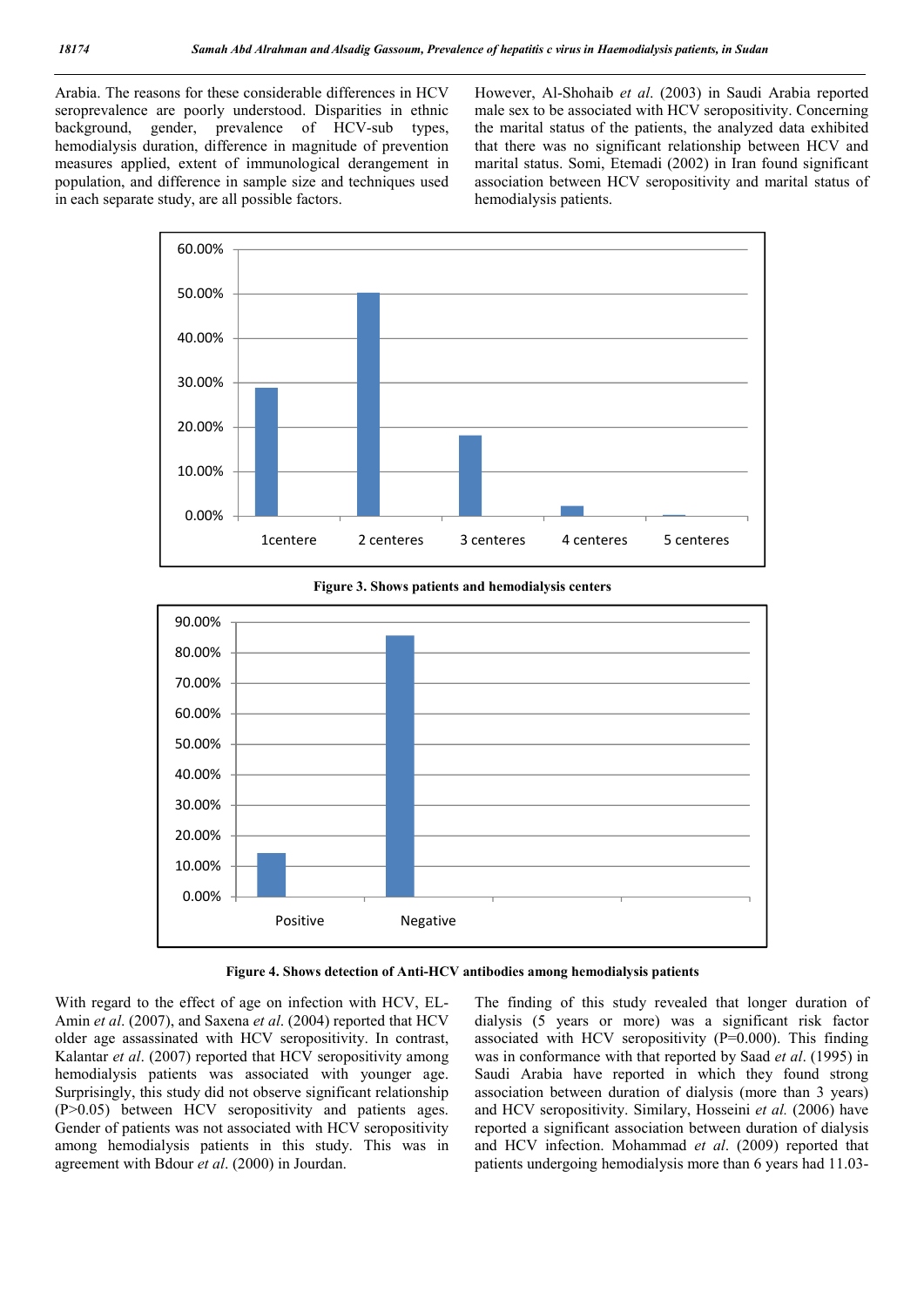fold greater risk of HCV infection compared to patients with duration less than 3 years. Carneiro *et al*. (2001) in Brazaildemonstrated that patients on dialysis for more than 3 years had a 13.6-fold greater risk for HCV seropositivity in comparing to patients less than 1 year treatment. These finding superset strong nosocomial transmissions of HCV in dialysis unites, since some patients may be in an immunological window whilst sharing rooms and machines with other dialysis patients.

Blood transfusion is known to be a major risk factor for HCV transmission. The results of association between HCV seropositivity and history of blood transfusion in dialysis patients are conflicting. Whereas, some investigators reported positive correlation (Huraib, 2003), others did not (Hardy *et al*., 1992). Our results were in agreement with the later authors. In the past, blood transfusion was known to be essential risk factor to contract HCV infection, but introduction of new protocols for screening of blood donors has markedly reduced the risk of HCV transmission. Although El-Amin *et al.* (2007) reported significant association between HCV infection and previous surgery. This study observed that intravenous drug was not significantly associated (P>0.05) with HCV seropositivity which was in agreement with the result of Somi, Etemadi (2002), in Iran. This study found significant association (P<0.05) between HCV infection among dialysis patients and previous jaundice, which was in disagreement with the observations reported by El-amin *et al*. (2007). Some previous studies have shown that dialysis in multiple centers was a risk factors for HCV infection (El-Amin *et al*., 2007). In contrast this study demonstrated that dialysis in multiple centers was not significantly associated with HCV seropositivity (P>0.05).

#### Conclusion

Although HCV prevalence found in this study (14.3%) among hemodialysis patients was less than that reported previously, it is still frequent. In this study longer duration of dialysis (5 years or more) was shown to be a significant risk factor associated with HCV seropositivity. Patients who had previous jaundice were at higher risk to get HCV infection than those who had no previous jaundice. The finding of this study suggest that the environmental conditions of hemodialysis centers in Khartoum hospitals are potential source of infection with HCV among dialysis patients.

### Acknowledgement

We would like to thank all the hemodialysis patients included in this study, and also our heartfelt gratitude to the all contributors to this work, especially the group of National Center of Neurological Sciences.

## **REFERENCES**

Al Shohaib, SS., Abdelaal, MA., Zawawi, TH., Abbas, FM., Shaheen, FA., Amoah, E. 1995. The prevalence of hepatitis C virus antibodies among hemodialysis patients in jeddah area, *Saudi J Kidney Dis Transpl*.; 6(2):128-31.

- Bdour, S., Hepatitis, C. 2002. Virus infection in Jordanian haemodialysis units: serological diagnosis and genotyping. *J Med Microbiol*.; 51(8):700-4.
- Carneiro, MA., Teles, SA., Lampe, E., Espírito-Santo, MP., Gouveia-Oliveira, R., Reis, NR., Yoshida, CF., Martins, RM. 2007. Molecular and epidemiological study on nosocomial transmission of HCV in hemodialysis patients in Brazil. *J Med Virol*.; 79(9):1325-33.
- Daw, M. A. and A. El-Bouzedi, 2014. "Prevalence of hepatitis B and hepatitis C infection in Libya: results from a national population based survey." *BMC. Infect. Dis*. 14: 17.
- De, Lamballerie, X. 1996. "Serological and molecular biology screening techniques for HVC infection. "*Nephrol. Dial. Transplant*. 11 Suppl 4: 9-11.
- Diouf, M. L., *et al*. 2000. "[Prevalence of hepatitis B and C viruses in a chronic hemodialysis center in Dakar]." *Dakar Med*. 45.1: 1-4.
- El-Amin, H. H., *et al*. 2007. "Hepatitis C virus infection in hemodialysis patients in Sudan: two centers' report." *Saudi. J. Kidney Dis. Transpl*. 18.1: 101-06.
- Hardy, NM., Sandroni, S., Danielson, S., Wilson, WJ. 1992. Antibody to hepatitis C virus increases with time on hemodialysis. *Clin Nephrol*.; 38(1):44-8.
- Huraib, S. O. 2003. "Hepatitis C in dialysis patients." *Saudi. J. Kidney Dis. Transpl*. 14.4: 442-50.
- Kalantar-Zadeh, K., Miller, LG., Daar, ES. 2007. Diagnostic discordance for hepatitis C virus infection in hemodialysis patients
- Mohamed, E. I. and E. S. Khalil, 2008. "Bone densitometric analysis in Egyptian hemodialysis patients." *Int. J. Biomed. Sci*. 4.2: 120-24.
- Mohamed, HI., Saad, ZM., Abd-Elreheem, EM., Abd-ElGhany, WM., Mohamed, MS., AbdElnaeem, EA., Seedhom, AE. 2013. Hepatitis C, hepatitis B and HIV infection among Egyptian prisoners: seroprevalence, risk factors and related chronic liver diseases. *J Infect Public Health*; 6(3):186-95. doi: 10.1016/j.jiph.2012. 12.003.
- Mosconi, G., Campieri, C., Miniero, R. *et al*. 1992. Epidemiology of hepatitis C in a population of hemodialysis patients. *Nephron*; 61:298-9.
- Omer, R. E., *et al*. 2001. "The role of hepatitis B and hepatitis C viral infections in the incidence of hepatocellular carcinoma in Sudan." *Trans. R. Soc. Trop. Med. Hyg*. 95.5: 487-91.
- Ray, P. S. and S. Das, 2004. "Inhibition of hepatitis C virus IRES-mediated translation by small RNAs analogous to stem-loop structures of the 5'-untranslated region." *Nucleic Acids Res*. 32.5: 1678-87.
- Samimi-Rad, K., Hosseini, M., Mobeini, G., Asgari, F., Alavian, SM., Tahaei, ME., Salari, H. 2012. Hepatitis C virus infection among multi-transfused patients and personnel in haemodialysis units in central Islamic Republic of Iran. *East Mediterr Health J*.; 18(3):227-35.
- Saxena, V., Terrault, N. 2012. CurrOpin Organ Transplant. 17(3):216-24. doi: 10.1097/MOT.0b013e3283534d64. Review.
- Somi, MH., Etemadi, J., Ghojazadeh, M., Farhang, S., Faramarzi, M., Foroutan, S., Soleimanpour, M. 2014. Risk factors of HCV seroconversion in hemodialysis patients in tabriz, iranHepat Mon.; 14(6):e17417. doi: 10.5812/hepatmon.17417. eCollection 2014 Jun.